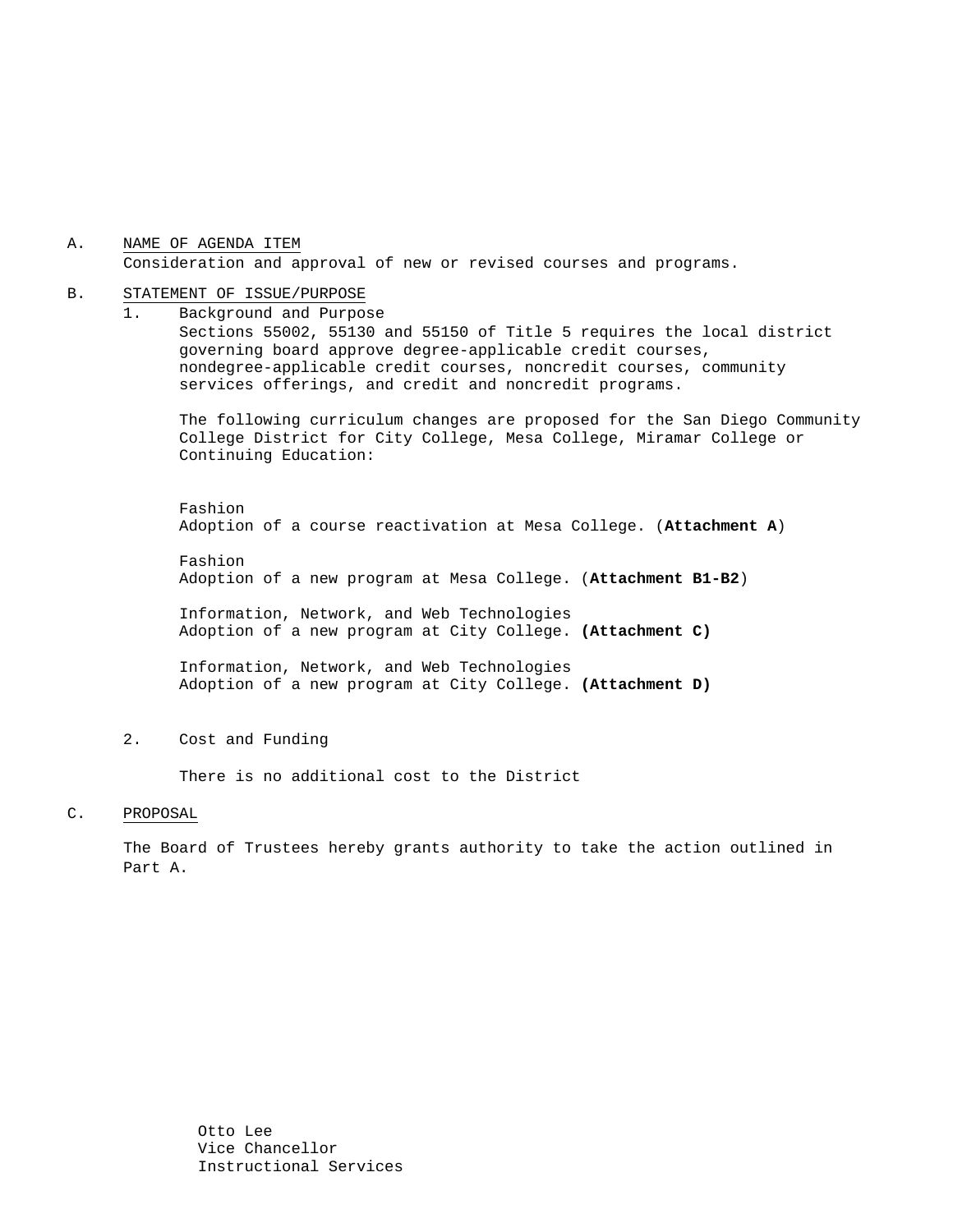### **ACTION**

Adoption of a course reactivation at Mesa College.

Proposed course reactivation at Mesa College:

### **199C Fashion Laboratory C**

#### **48 - 54 hours lab, 1 unit Grade Only**

*Corequisite:* Fashion 131 with a grade of "C" or better, or equivalent.

*Limitation on Enrollment:* This course is not open to students with previous credit for maximum credit for Fashion 199.

This course provides hands-on experience in advanced ready-to-wear and couture apparel construction. Students apply advanced standard and industry methods to construct advanced-level garments. This course is designed for all fashion design majors and is open to students interested in fitting and constructing clothing. (FT) Associate Degree Credit & transfer to CSU and/or private colleges and universities.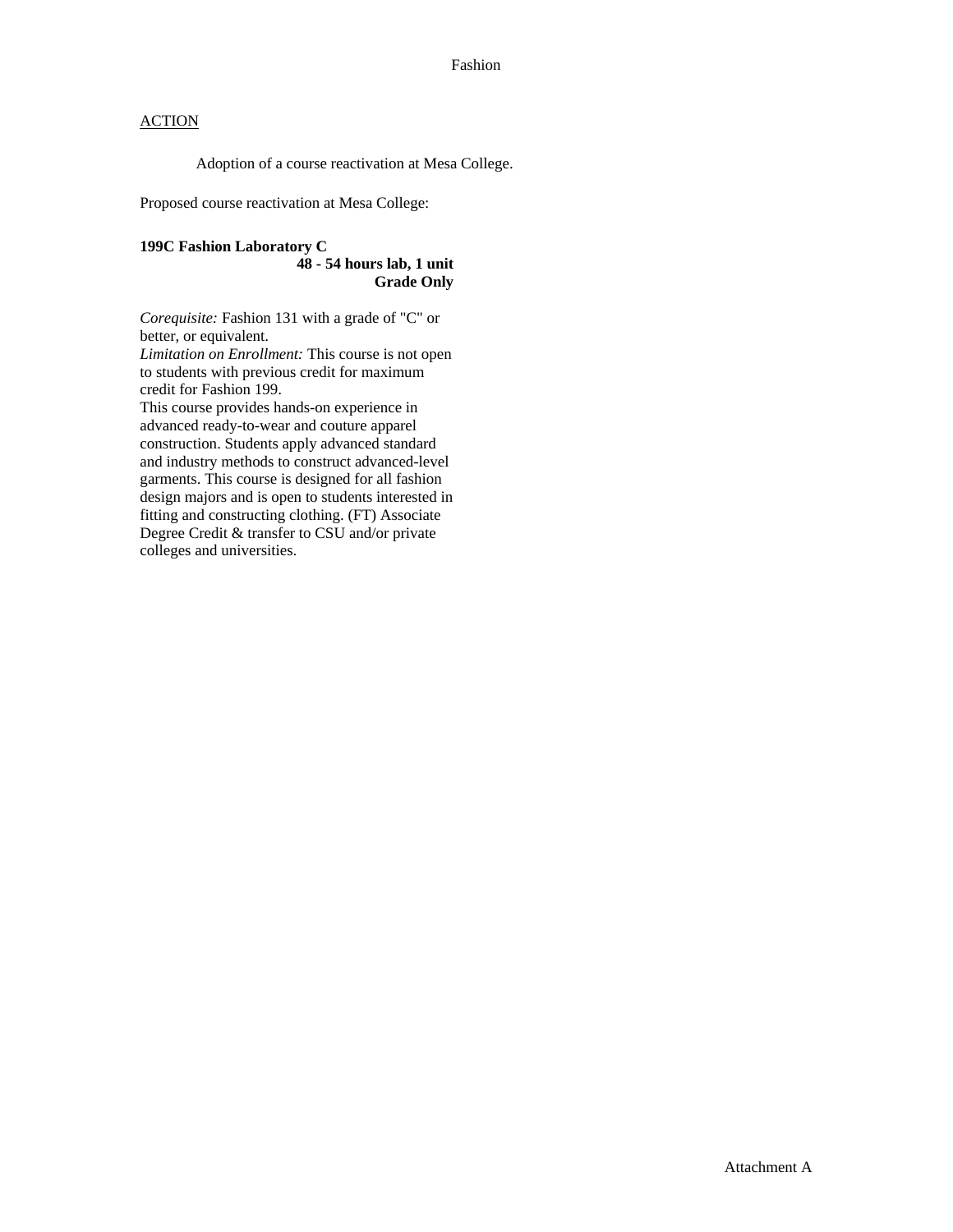#### Fashion

Pursuant to Section 78016 of the Education Code, the following is a program review summary: Computer Fashion Technology

| $A_{-}$ | Labor Market Information <sup>1</sup> : | The annual average number of persons employed in the Network          |
|---------|-----------------------------------------|-----------------------------------------------------------------------|
|         |                                         | Security Specialist program area is 29,912 in San Diego County in the |
|         |                                         | 2006 Employment year. Approximately 688 new job openings are          |
|         |                                         | projected through 2016.                                               |

- $B.$  Duplication<sup>2</sup>: None.
- $C.$  Effectiveness<sup>3</sup>: : Program Area OR the projected enrollment 25-40 annually students for the 2009-2012 school years in a New Program area.
	- 1. Information was obtained from California Labor Market Info at http://www.labormarketinfo.edd.ca.gov
	- 2. Information was obtained from internet research.
	- 3. Information was obtained from faculty discussion.

### ACTION

Adoption of a new program at Mesa College.

Proposed new program at Mesa College:

## **Associate in Science Degree Computer Fashion Technology-Design**

| <b>Courses Required for the Major:</b>         | <b>Units</b> |
|------------------------------------------------|--------------|
|                                                |              |
|                                                |              |
|                                                |              |
| FASH 140, Clothing Design and Flat Pattern I 3 |              |
| FASH 171, Computer Flat Pattern Design 3       |              |
| FASH 172, Computer Flat Pattern Design II 3    |              |
| FASH 173, Fashion Marketing on the Internet  1 |              |
| FASH 175, Computer Fashion Design I: Adobe     |              |
|                                                |              |
| FASH 176, Computer Fashion Design II: Adobe    |              |
|                                                |              |
| FASH 178, Computer Publishing and Portfolio 3  |              |
| FASH 199A, Fashion Laboratory A  1             |              |
|                                                |              |
|                                                |              |
| ARTF 150B, Beginning Graphic Design or         |              |
| MULT 101, Introduction to Multimedia  3-4      |              |
|                                                |              |
|                                                |              |
|                                                |              |
|                                                |              |

# **Certificate of Achievement Computer Fashion Technology-Design**

| <b>Courses Required for the Major:</b>                     | <b>Units</b>       |
|------------------------------------------------------------|--------------------|
|                                                            |                    |
|                                                            |                    |
|                                                            |                    |
|                                                            |                    |
|                                                            |                    |
| FASH 175, Computer Fashion Design I: Adobe PhotoShop 3     |                    |
| FASH 176, Computer Fashion Design II: Adobe Illustrator  3 |                    |
|                                                            |                    |
|                                                            |                    |
|                                                            |                    |
|                                                            |                    |
|                                                            |                    |
|                                                            | Total Units $= 31$ |

**Total Units = 45-46**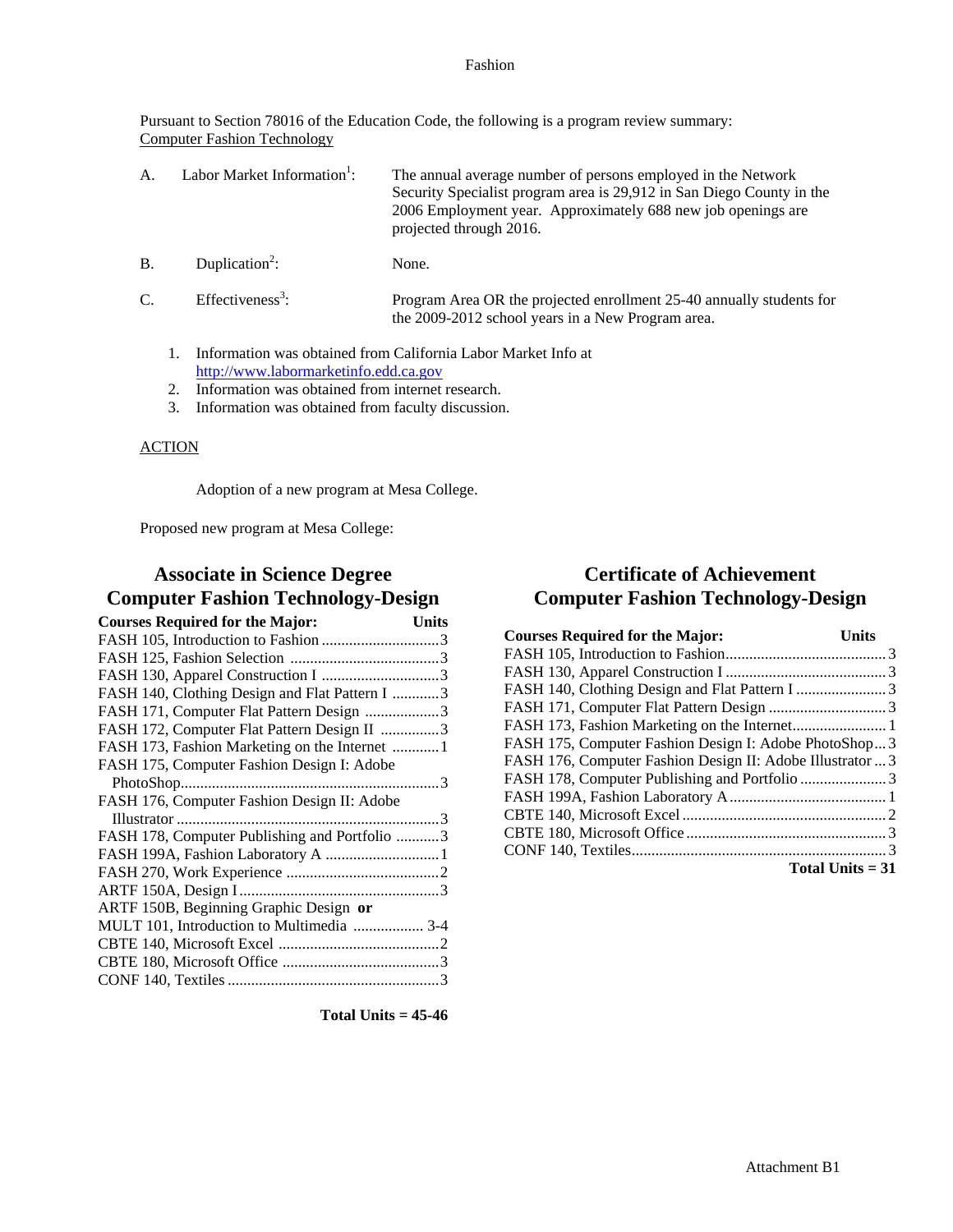# **Associate in Science Degree Computer Fashion Technology-Merchandising**

| <b>Courses Required for the Major:</b>            | <b>Units</b> |
|---------------------------------------------------|--------------|
|                                                   |              |
| FASH 108, Analysis, Evaluation, and Comparison of |              |
|                                                   |              |
| FASH 110, Fashion Buying/Management or            |              |
| FASH 190, Fashion Entrepreneurship3               |              |
|                                                   |              |
|                                                   |              |
| FASH 175, Computer Fashion Design I: Adobe        |              |
|                                                   |              |
| FASH 176, Computer Fashion Design II: Adobe       |              |
|                                                   |              |
| FASH 178, Computer Publishing and Portfolio3      |              |
|                                                   |              |
|                                                   |              |
|                                                   |              |
| ARTF 150B, Beginning Graphic Design or            |              |
| MULT 101, Introduction to Multimedia  3-4         |              |
|                                                   |              |
| CBTE 173, Introduction to E-Commerce3             |              |
|                                                   |              |
|                                                   |              |

**Total Units = 41-42** 

## **Certificate of Achievement Computer Fashion Technology-Merchandising**

| <b>Courses Required for the Major:</b>            | <b>Units</b> |
|---------------------------------------------------|--------------|
|                                                   |              |
| FASH 108, Analysis, Evaluation, and Comparison of |              |
|                                                   |              |
|                                                   |              |
|                                                   |              |
| FASH 175, Computer Fashion Design I: Adobe        |              |
|                                                   |              |
| FASH 176, Computer Fashion Design II: Adobe       |              |
|                                                   |              |
|                                                   |              |
|                                                   |              |
|                                                   |              |
|                                                   |              |
|                                                   |              |
| Total Units $=$ 30                                |              |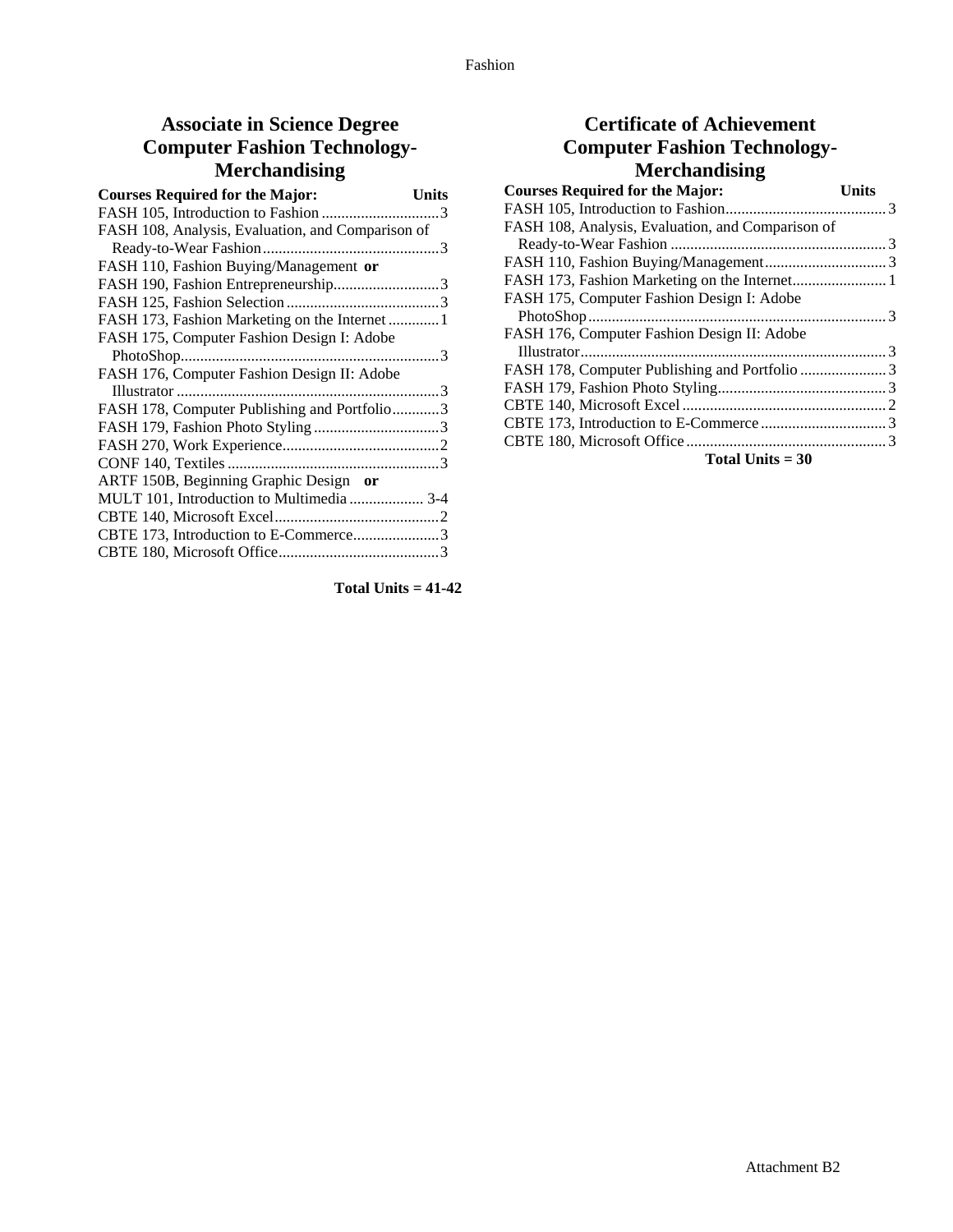Pursuant to Section 78016 of the Education Code, the following is a program review summary: Desktop Support Technician

| $\mathsf{A}$ . | Labor Market Information <sup>1</sup> : | The annual average number of persons employed in the Network<br>Security Specialist program area is 6,060 in San Diego County in the<br>2006 Employment year. Approximately 6,800 new job openings are<br>projected through 2016. |
|----------------|-----------------------------------------|-----------------------------------------------------------------------------------------------------------------------------------------------------------------------------------------------------------------------------------|
| $B$ .          | Duplication <sup>2</sup> :              | Palomar Community College, Southwestern Community College.                                                                                                                                                                        |
| C.             | Effectiveness <sup>3</sup> :            | Program Area OR the projected enrollment 100 students for the 2009-<br>2010 year in a New Program area.                                                                                                                           |
|                |                                         | Information was obtained from California Labor Market Info at www.ca.gov                                                                                                                                                          |

- 2. Information was obtained from the SDICCCA Regional Consortium "Looking for a Career" website.
- 3. Information was obtained based on previous enrollment in certificate classes.

### **ACTION**

Adoption of a new program at City College.

Proposed new program at City College:

## **Certificate of Performance: Desktop Support Technician**

| <b>Courses Required for the Major:</b>   | <b>Units</b> |
|------------------------------------------|--------------|
|                                          |              |
| INWT 110, Desktop Support Technician I 3 |              |
| Total Units $= 7$                        |              |